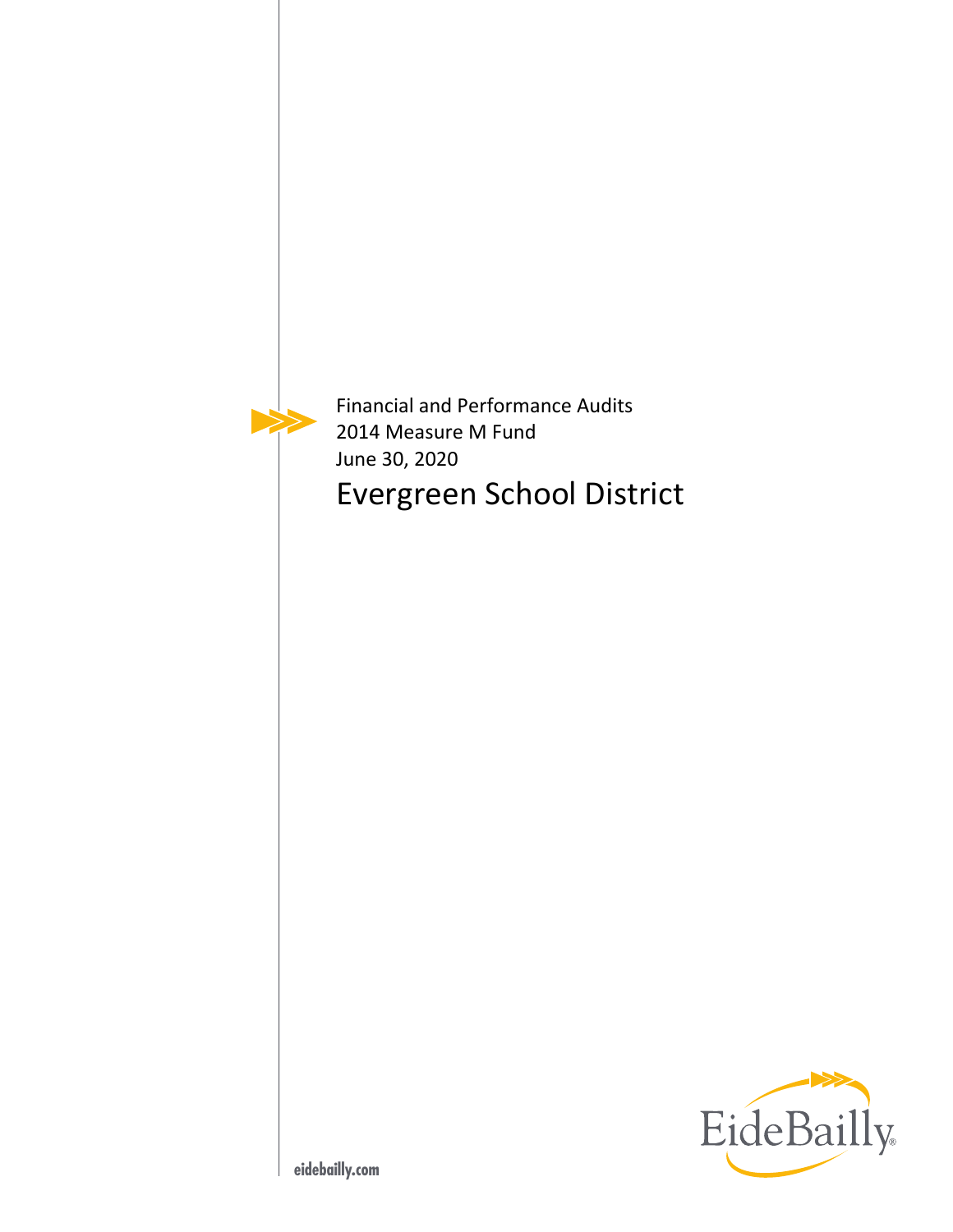#### **FINANCIAL AUDIT**

| <b>Financial Statements</b>                                                                                                                                                                                 |  |
|-------------------------------------------------------------------------------------------------------------------------------------------------------------------------------------------------------------|--|
|                                                                                                                                                                                                             |  |
| Independent Auditor's Report on Internal Control over Financial Reporting and on Compliance and Other<br>Matters Based on an Audit of Financial Statements Performed in Accordance with Government Auditing |  |
| Schedule of Findings and Questioned Costs                                                                                                                                                                   |  |
|                                                                                                                                                                                                             |  |
| <b>PERFORMANCE AUDIT</b>                                                                                                                                                                                    |  |
|                                                                                                                                                                                                             |  |
|                                                                                                                                                                                                             |  |
|                                                                                                                                                                                                             |  |
|                                                                                                                                                                                                             |  |
|                                                                                                                                                                                                             |  |
|                                                                                                                                                                                                             |  |
|                                                                                                                                                                                                             |  |
|                                                                                                                                                                                                             |  |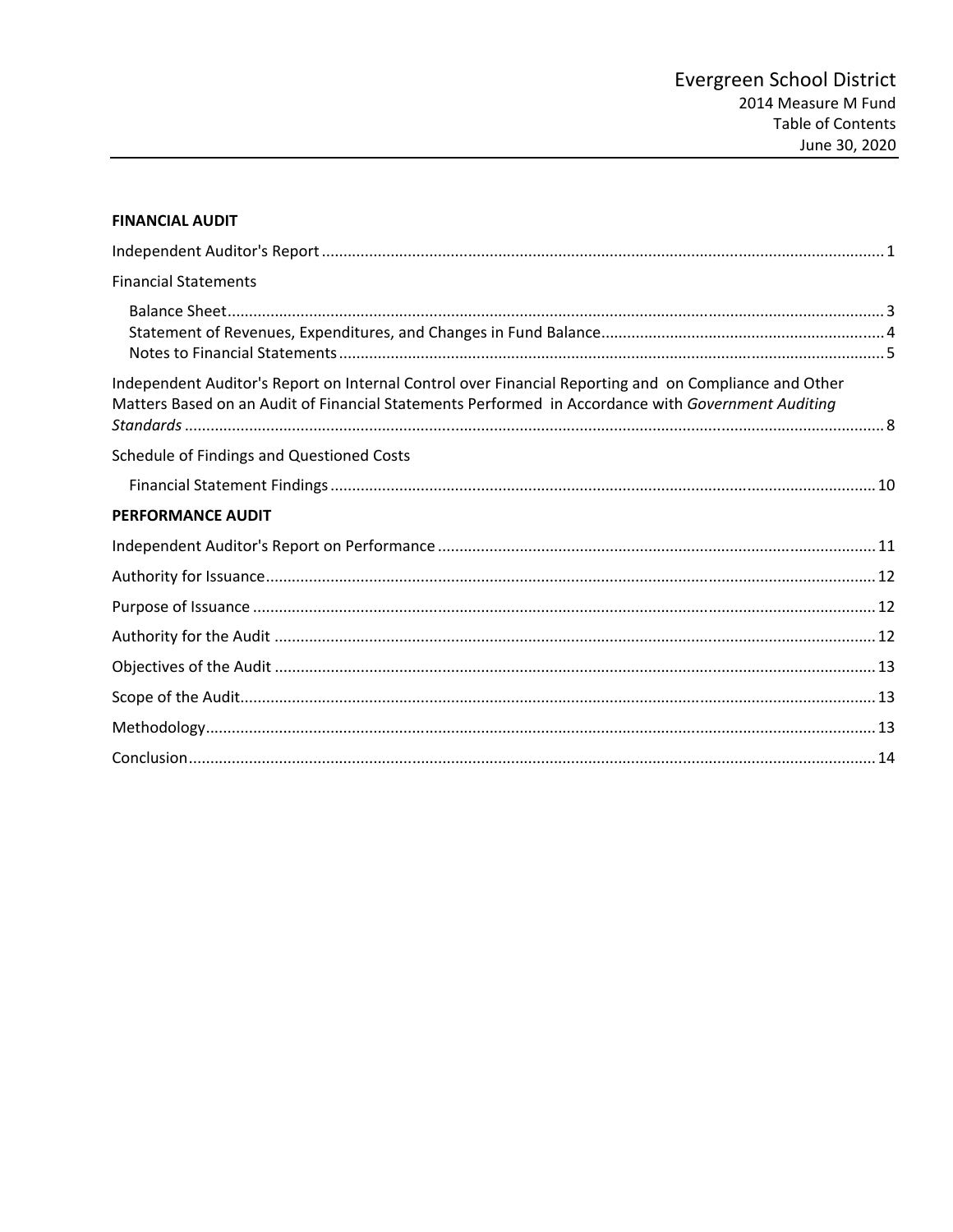Financial Audit 2014 Measure M Fund June 30, 2020

 $\blacktriangleright$ 

Evergreen School District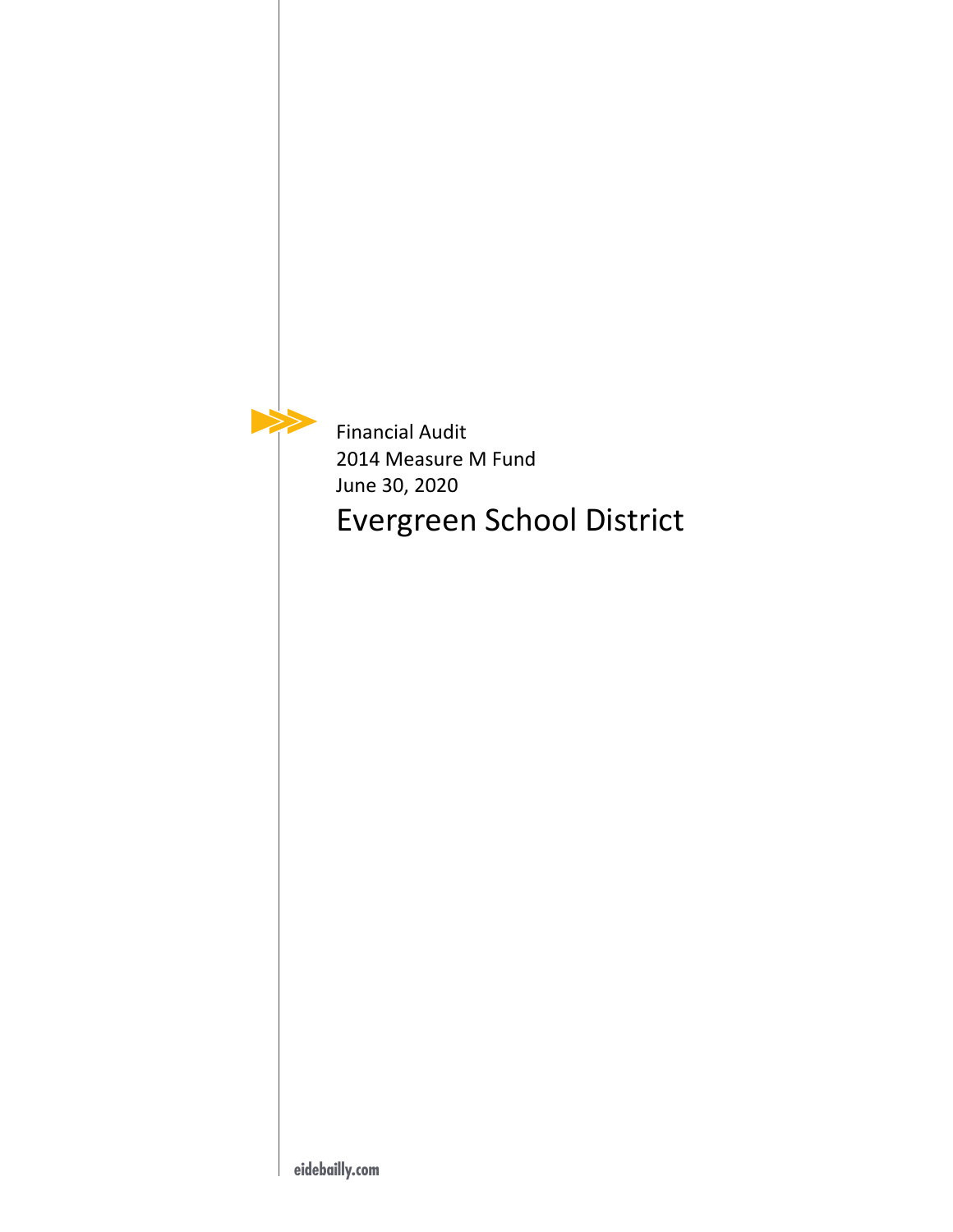

**CPAs & BUSINESS ADVISORS** 

#### **Independent Auditor's Report**

Governing Board and Citizens' Oversight Committee Evergreen School District San Jose, California

#### **Report on the Financial Statements**

We have audited the accompanying financial statements of the Evergreen School District's (the "District"), 2014 Measure M Fund (the "Fund"), as of and for the year ended June 30, 2020, and the related notes to the financial statements, as listed in the table of contents.

#### **Management's Responsibility for the Financial Statements**

Management is responsible for the preparation and fair presentation of these financial statements in accordance with accounting principles generally accepted in the United States of America; this includes the design, implementation, and maintenance of internal control relevant to the preparation and fair presentation of financial statements that are free from material misstatement, whether due to fraud or error.

#### **Auditor's Responsibility**

Our responsibility is to express an opinion on these financial statements based on our audit. We conducted our audit in accordance with auditing standards generally accepted in the United States of America and the standards applicable to financial audits contained in *Government Auditing Standards*, issued by the Comptroller General of the United States. Those standards require that we plan and perform the audit to obtain reasonable assurance about whether the financial statements are free of material misstatement.

An audit involves performing procedures to obtain audit evidence about the amounts and disclosures in the financial statements. The procedures selected depend on the auditor's judgment, including the assessment of the risks of material misstatement of financial statements, whether due to fraud or error. In making those risk assessments, the auditor considers internal control relevant to the entity's preparation and fair presentation of the financial statements in order to design audit procedures that are appropriate in the circumstances, but not for the purpose of expressing an opinion on the effectiveness of the entity's internal control. Accordingly, we express no such opinion. An audit also includes evaluating the appropriateness of accounting principles used and the reasonableness of significant accounting estimates made by management, as well as evaluating the overall financial statement presentation.

We believe that the audit evidence we have obtained is sufficient and appropriate to provide a basis for our audit opinion.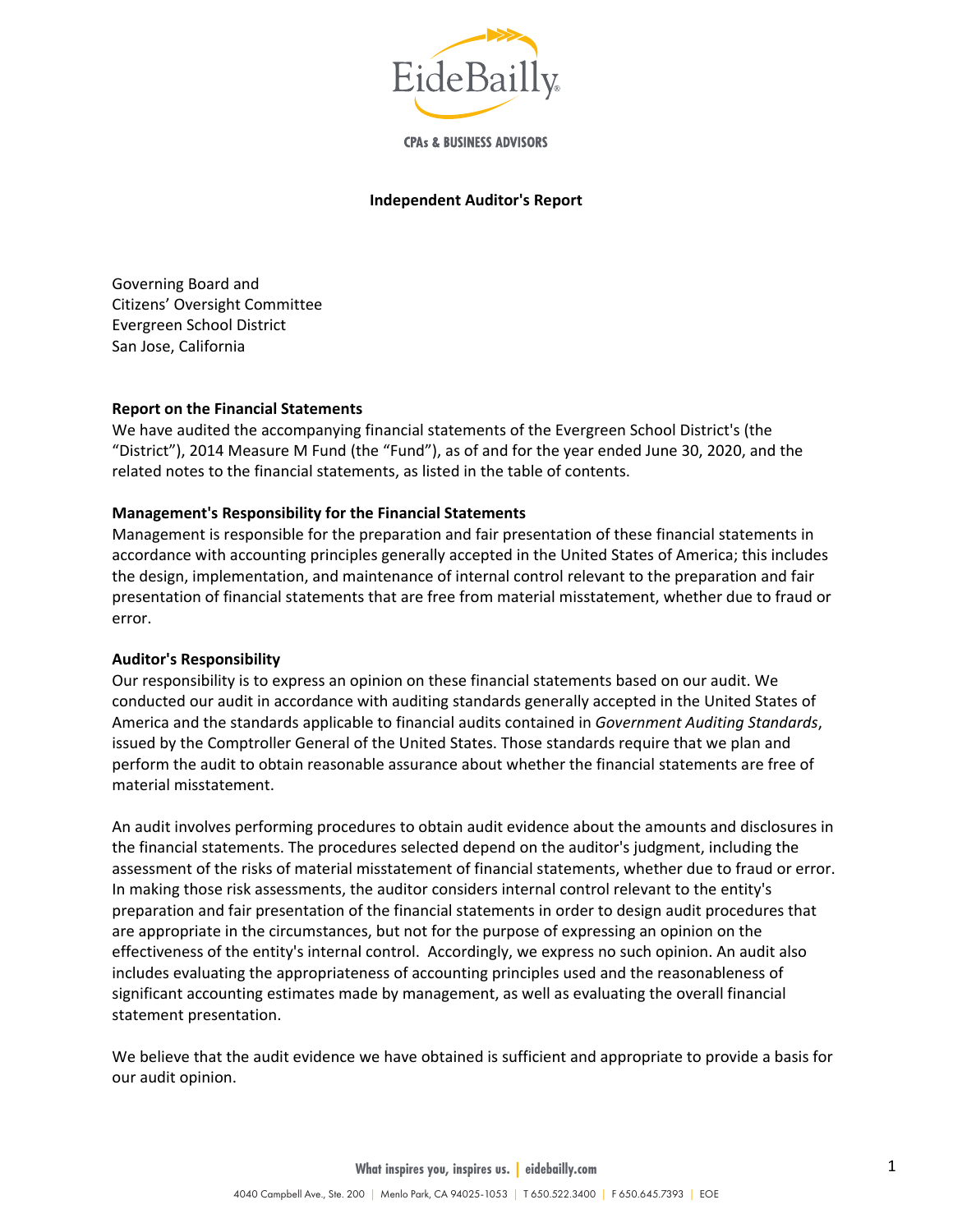#### **Opinion**

In our opinion, the financial statements referred to previously present fairly, in all material respects, the financial position of 2014 Measure M Fund of Evergreen School District as of June 30, 2020, and the respective changes in financial position for the year then ended in accordance with accounting principles generally accepted in the United States of America.

#### **Emphasis of Matter**

As discussed in Note 1, the financial statements of the Building Fund specific to 2014 Measure M are intended to present the financial position and the changes in financial position attributable to the transactions of that Fund. They do not purport to, and do not, present fairly the financial position of the District as of June 30, 2020, and the changes in its financial position for the year then ended in accordance with accounting principles generally accepted in the United States of America. Our opinion is not modified with respect to this matter.

#### **Other Matters**

Management has omitted the management, discussion, and analysis that accounting principles generally accepted in the United States of America require to be presented to supplement the basic financial statements. Such missing information, although not a part of the basic financial statements, is required by the Governmental Accounting Standards Board, who considers it to be an essential part of financial reporting for placing the basic financial statements in an appropriate operational, economic, or historical context. Our opinion on the basic financial statements is not affected by this missing information.

#### **Other Reporting Required by** *Government Auditing Standards*

In accordance with *Government Auditing Standards*, we have also issued our report dated February 5, 2021 on our consideration of the Fund's internal control over financial reporting and on our tests of its compliance with certain provisions of laws, regulations, contracts, and grant agreements and other matters. The purpose of that report is solely to describe the scope of our testing of internal control over financial reporting and compliance and the results of that testing, and not to provide an opinion on the effectiveness of the Fund's internal control over financial reporting or on compliance. That report is an integral part of an audit performed in accordance with *Government Auditing Standards* in considering the Fund's internal control over financial reporting and compliance.

Each Sailly LLP

Menlo Park, California February 5, 2021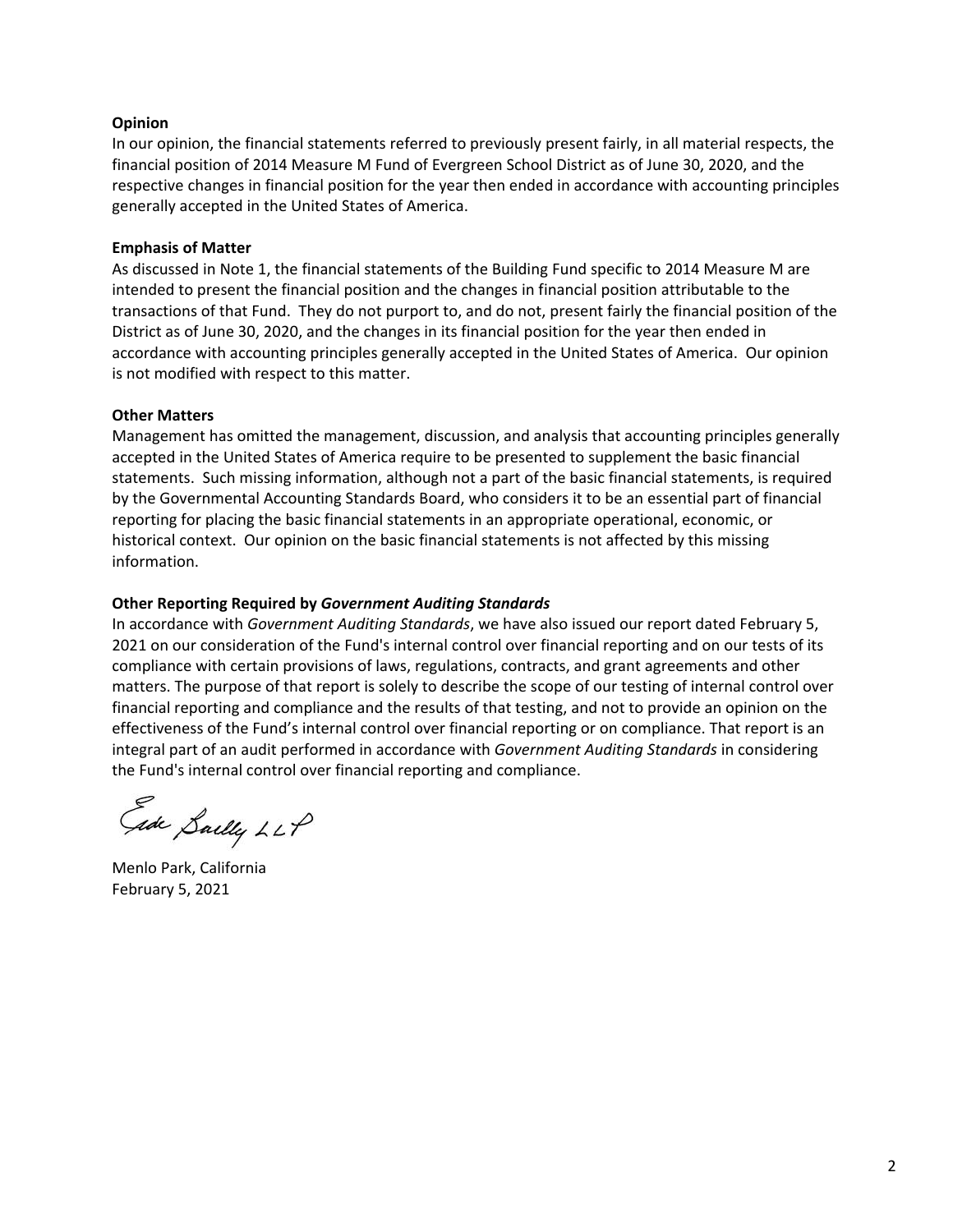| Evergreen School District |
|---------------------------|
| 2014 Measure M Fund       |
| <b>Balance Sheet</b>      |
| June 30, 2020             |

| Assets<br>Deposits and investments<br>Interest receivable | \$<br>26,612,704<br>114,650 |
|-----------------------------------------------------------|-----------------------------|
| Total assets                                              | 26,727,354                  |
| Liabilities and Fund Balance                              |                             |
| Liabilities<br>Vendors payable                            | \$<br>1,639,822             |
| <b>Fund Balance</b><br>Restricted for capital projects    | 25,060,173                  |
| Total liabilities and fund balance                        | \$<br>26,727,354            |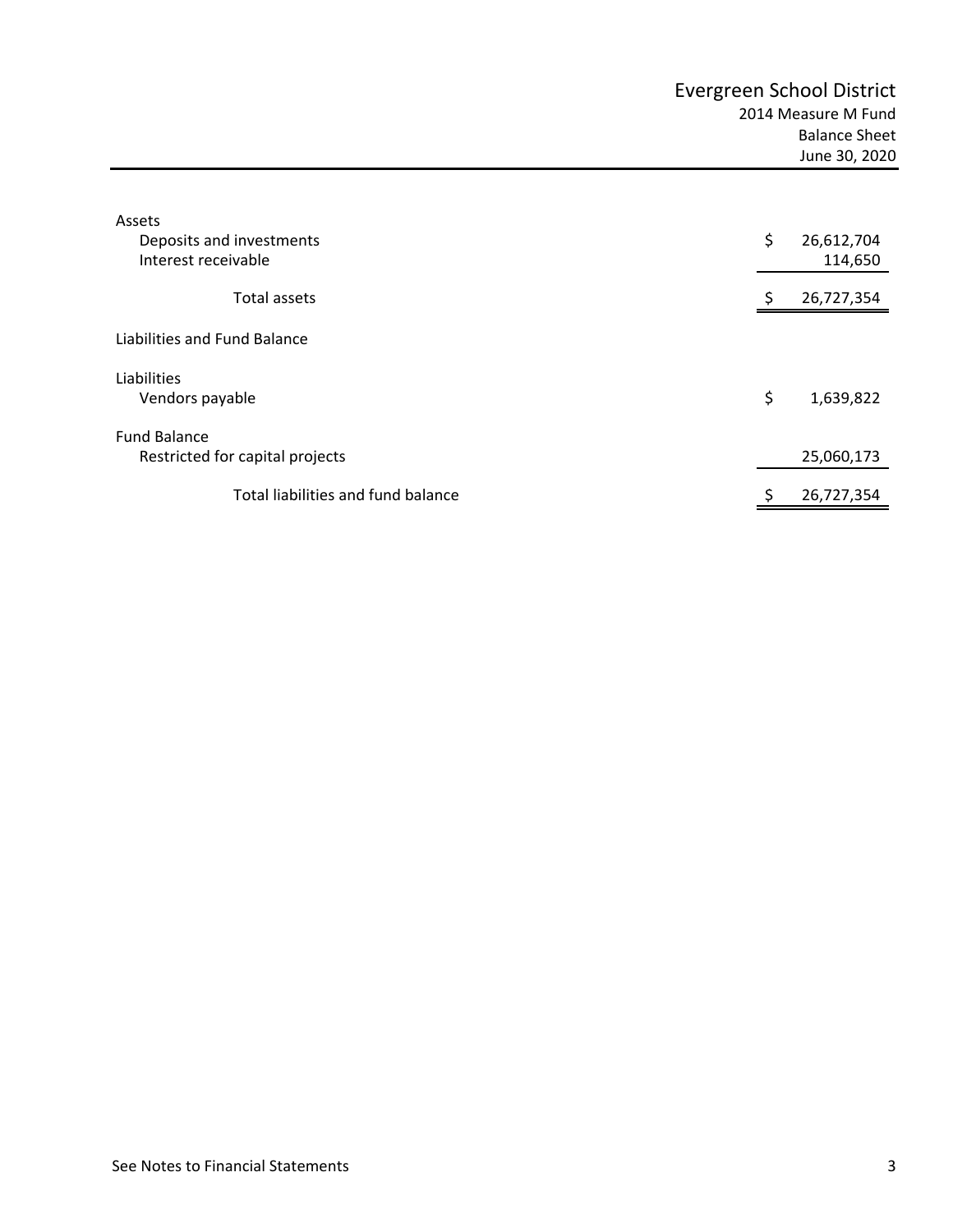| Interest income<br>Proceeds from issuance of bonds<br>Unrealized gain on County Cash                                    | \$ | 414,624<br>15,000,000<br>313,667         |
|-------------------------------------------------------------------------------------------------------------------------|----|------------------------------------------|
| Total revenue                                                                                                           |    | 15,728,291                               |
| Expenditures<br>Current                                                                                                 |    |                                          |
| Salaries and benefits<br><b>Supplies</b><br>Services and other operating expenditures<br>Capital outlay<br>Debt Serivce |    | 372,109<br>110,950<br>3,117<br>7,799,623 |
| Bond issuance costs                                                                                                     |    | 165,000                                  |
| Total expenditures                                                                                                      |    | 8,450,799                                |
| Net Change in Fund Balance                                                                                              |    | 7,277,492                                |
| Fund Balance - Begining                                                                                                 |    | 17,782,681                               |
| Fund Balance - Ending                                                                                                   | -S | 25,060,173                               |

Revenues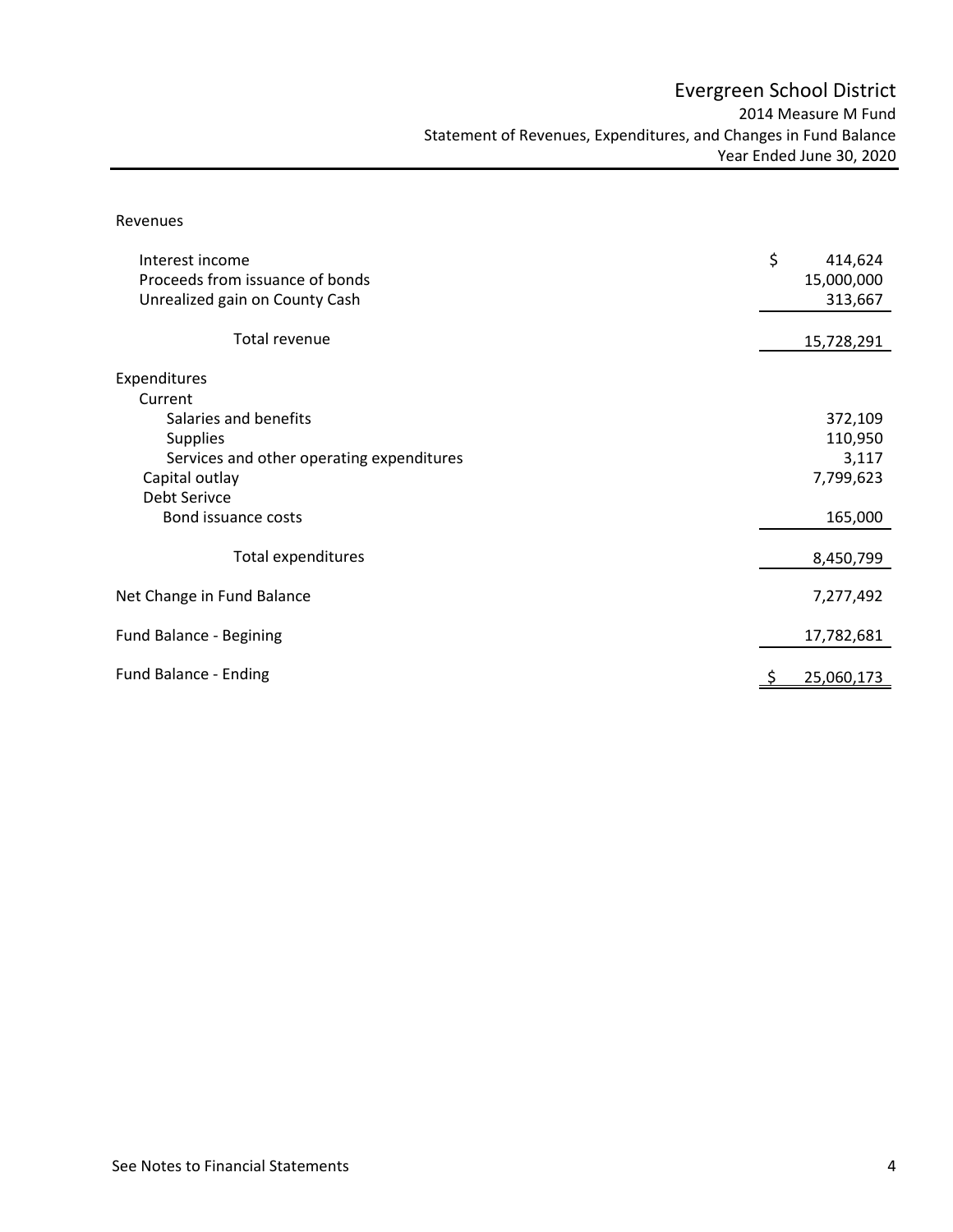# **Note 1 ‐ Summary of Significant Accounting Policies**

The accounting policies of the Evergreen School District's (District) 2014 Measure M Fund (Fund) conform to accounting principles generally accepted in the United States of America as prescribed by the Governmental Accounting Standards Board (GASB).

## **Financial Reporting Entity**

The financial statements include only 2014 Measure M Fund (Fund) used to account for 2014 Measure M projects. This Fund was established to account for the expenditures of general obligation bonds issued under 2014 Measure M Fund. These financial statements are not intended to present fairly the financial position and results of operations of the Evergreen School District in compliance with accounting principles generally accepted in the United States of America.

2014 Measure M authorized the District to issue \$100 million of general obligation bonds to provide for modernizing and constructing the District's classrooms. The District issued first series of general obligation bonds on February 16, 2016 in the amount of \$50 million. The second series of general obligation bonds are issued on May 3, 2018 in the amount of \$35 million. The last series of general obligation bonds are issued on January 28, 2020 in the amount of \$15 million. The Bonds are being issued to finance specific construction and modernization projects approved by the voters of the District and to pay the costs of issuance of the Bonds.

## **Fund Accounting**

The operations of the Fund are accounted for in a separate set of self‐balancing accounts that comprise its assets, liabilities, fund balance, revenues, and expenditures. Resources are allocated to and accounted for in the fund based upon the purpose for which they are to be spent and the means by which spending activities are controlled.

## **Basis of Accounting**

The Fund is accounted for using a flow of current financial resources measurement focus and the modified accrual basis of accounting. With this measurement focus, only current assets and current liabilities generally are included on the balance sheet. The statement of revenues, expenditures, and changes in fund balance reports on the sources (revenues and other financing sources) and uses (expenditures and other financing uses) of current financial resources.

## **Budgets and Budgetary Accounting**

Annual budgets are adopted on a basis consistent with accounting principles generally accepted in the United States of America for all governmental funds. The District's governing board adopts an operating budget no later than July 1 in accordance with State law. A public hearing must be conducted to receive comments prior to adoption. The District's governing board satisfied these requirements. The Board revises this budget during the year to give consideration to unanticipated revenue and expenditures primarily resulting from events unknown at the time of budget adoption. The District employs budget control by minor object and by individual appropriation accounts. Expenditures cannot legally exceed appropriations by major object account.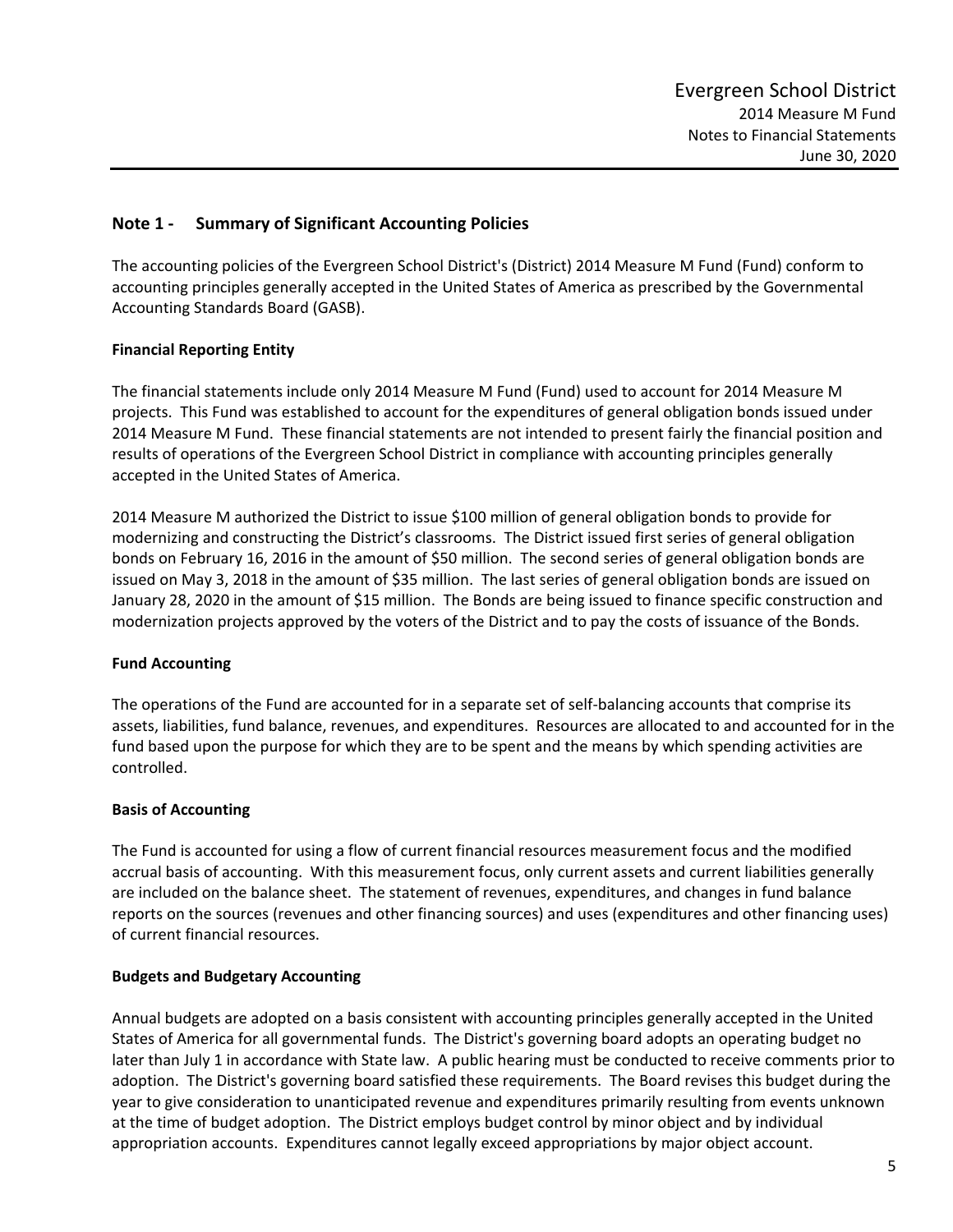#### **Encumbrances**

The District utilizes an encumbrance accounting system under which purchase orders, contracts and other commitments for the expenditure of monies are recorded in order to reserve that portion of the applicable appropriation. Encumbrances are liquidated when the commitments are paid and all outstanding encumbrances lapse at June 30.

## **Fund Balance**

As of June 30, 2020, the fund balance is classified as follows:

**Restricted** ‐ amounts that can be spent only for specific purposes because of constitutional provisions or enabling legislation or because of constraints that are externally imposed by creditors, grantors, contributors, or the laws or regulations of other governments.

## **Spending Order Policy**

When an expenditure is incurred for purposes for which both restricted and unrestricted fund balance is available, the District considers restricted funds to have been spent first. When an expenditure is incurred for which committed, assigned, or unassigned fund balances are available, the District considers amounts to have been spent first out of committed funds, then assigned funds, and finally unassigned funds, as needed, unless the governing board has provided otherwise in its commitment or assignment actions.

## **Use of Estimates**

The preparation of financial statements in conformity with accounting principles generally accepted in the United States of America requires management to make estimates and assumptions that affect the reported amounts of assets and liabilities and disclosure of contingent assets and liabilities at the date of the financial statements and the reported amounts of revenues and expenditures/expenses during the reporting period. Actual results could differ from those estimates.

## **Note 2 ‐ Investments**

## **Investment in County Treasury**

The District is considered to be an involuntary participant in an external investment pool as the District is required to deposit all receipts and collections of monies with their County Treasurer (*Education Code* Section 41001). The fair value of the District's investment in the pool is reported in the accounting financial statement at amounts based upon the District's pro‐rata share of the fair value provided by the County Treasurer for the entire portfolio (in relation to the amortized cost of that portfolio). The balance available for withdrawal is based on the accounting records maintained by the County Treasurer, which is recorded on the amortized cost basis.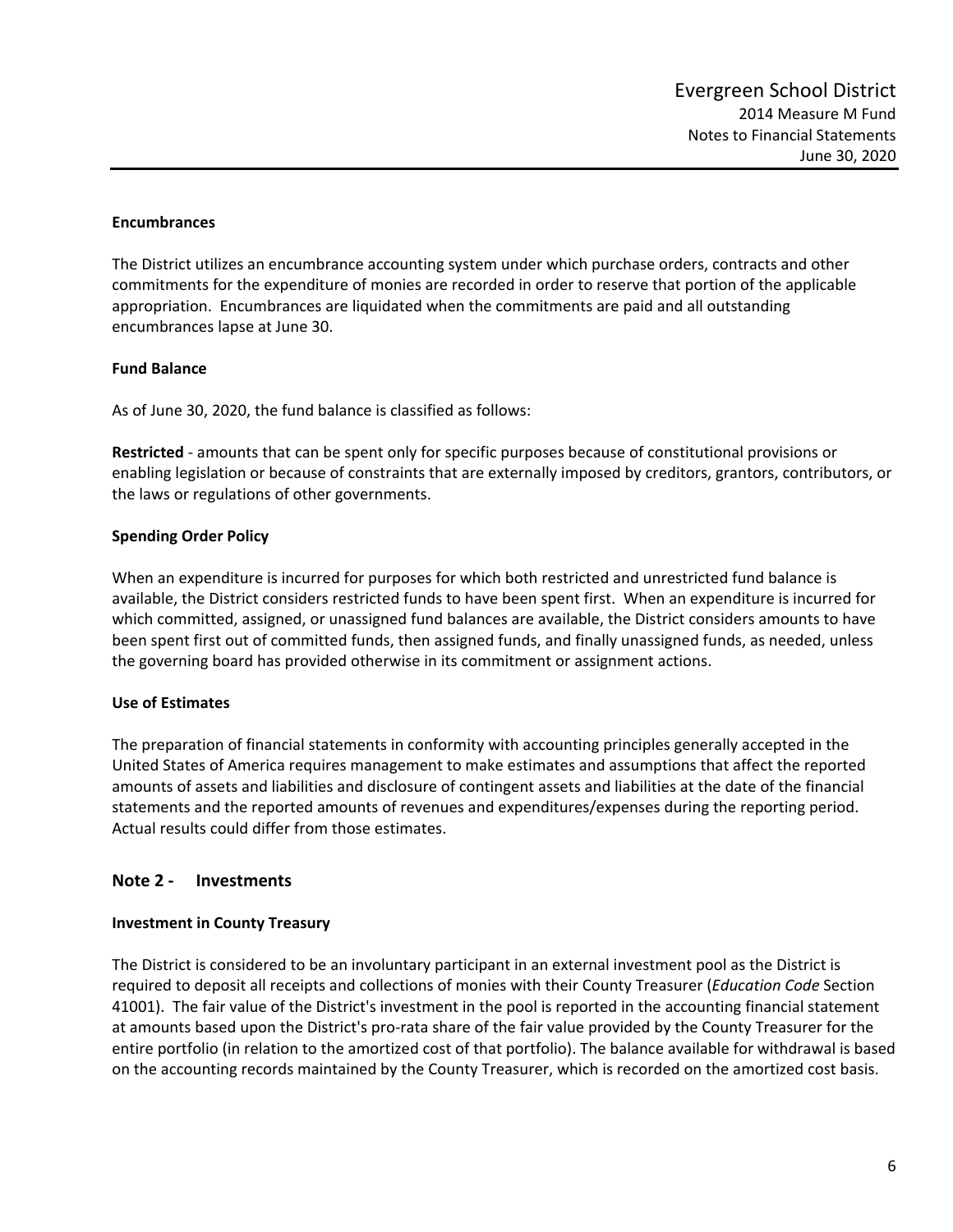## **Interest Rate Risk**

Interest rate risk is the risk that changes in market interest rates will adversely affect the fair value of an investment. Generally, the longer the maturity of an investment, the greater the sensitivity of its fair value is to changes in market interest rates. The Fund does not have a formal investment policy that limits investment maturities as a means of managing its exposure to fair value losses arising from increasing interest rates. The Fund manages its exposure to interest rate risk by depositing substantially all of its funds in the County Treasury Pool. The fair value of this investment is approximately \$26,612,704 with an average maturity of 517 years.

## **Fair Value Measurements**

Generally accepted accounting principles provide guidance on how fair value should be determined when financial statement elements are required to be measured at fair value. Valuation techniques are ranked in three levels depending on the degree of objectivity of the inputs used with each level:

- Level 1 ‐ Quoted prices in active markets for identical assets that the District has the ability to access at the measurement date. Level 1 assets may include debt and equity securities that are traded in an active exchange market and that are highly liquid and are actively traded in over‐the‐counter markets.
- Level 2 ‐ Observable inputs other than Level 1 prices such as quoted prices for similar assets in active markets, quoted prices for identical or similar assets in markets that are not active, or other inputs that are observable, such as interest rates and curves observable at commonly quoted intervals, implied volatilities, and credit spreads. For financial reporting purposes, if an asset has a specified term, a Level 2 input is required to be observable for substantially the full term of the asset.
- Level 3 Unobservable inputs should be developed using the best information available under the circumstances, which might include the District's own data. The District should adjust that data if reasonably available information indicates that other market participants would use different data or certain circumstances specific to the District are not available to other market participants.

Uncategorized ‐ Investment in the county treasury investment pool are not measured using the input levels above because the participant's transactions are based on a stable net asset value per share. All contributions and redemptions are transacted at \$1.00 net asset value per share. The County Treasury Investment Pool has a daily redemption frequency period and a one‐day redemption notice period. Accordingly, the Fund's investment in the Santa Clara County Treasury is uncategorized.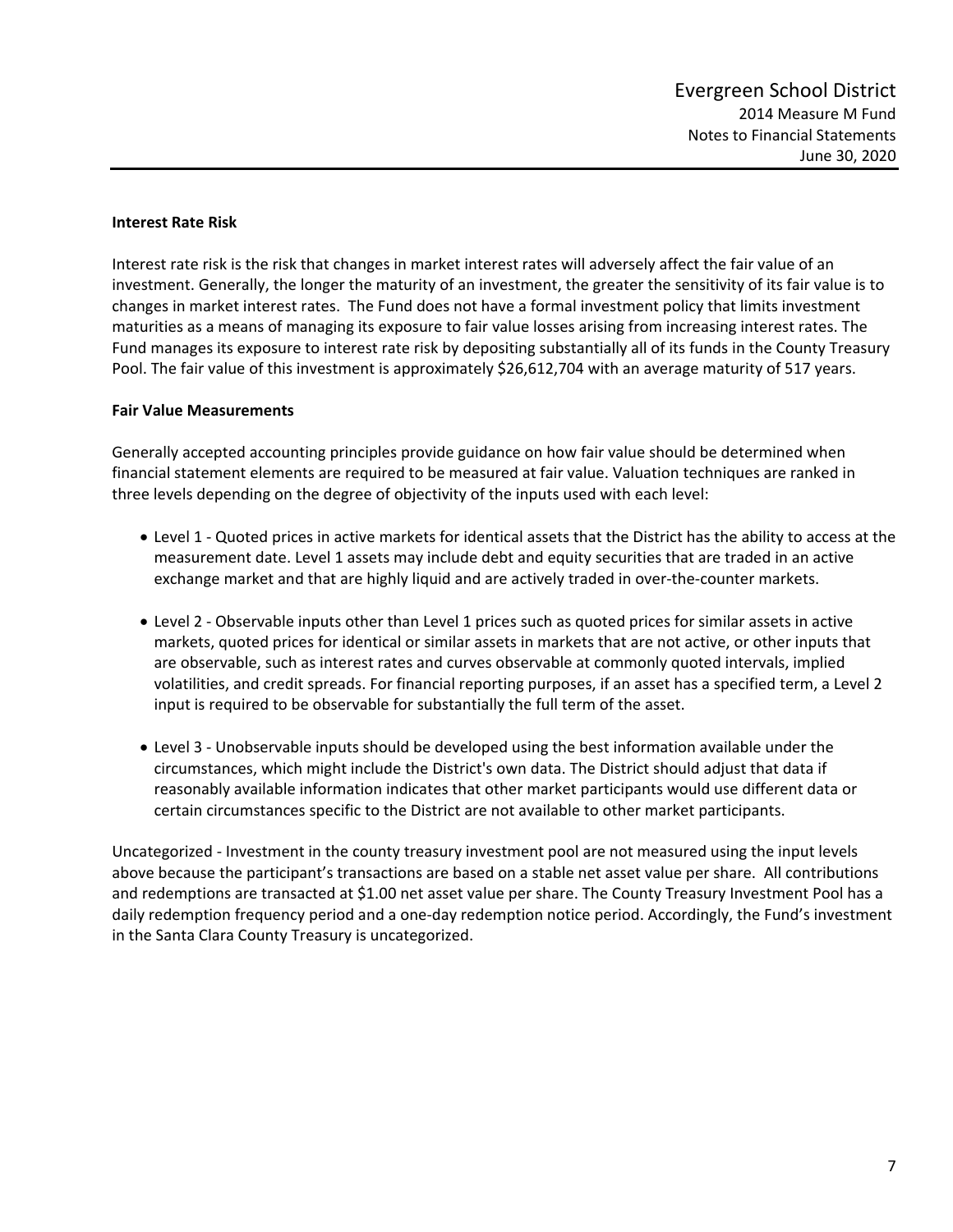$\blacktriangleright$ Independent Auditor's Report June 30, 2020 Evergreen School District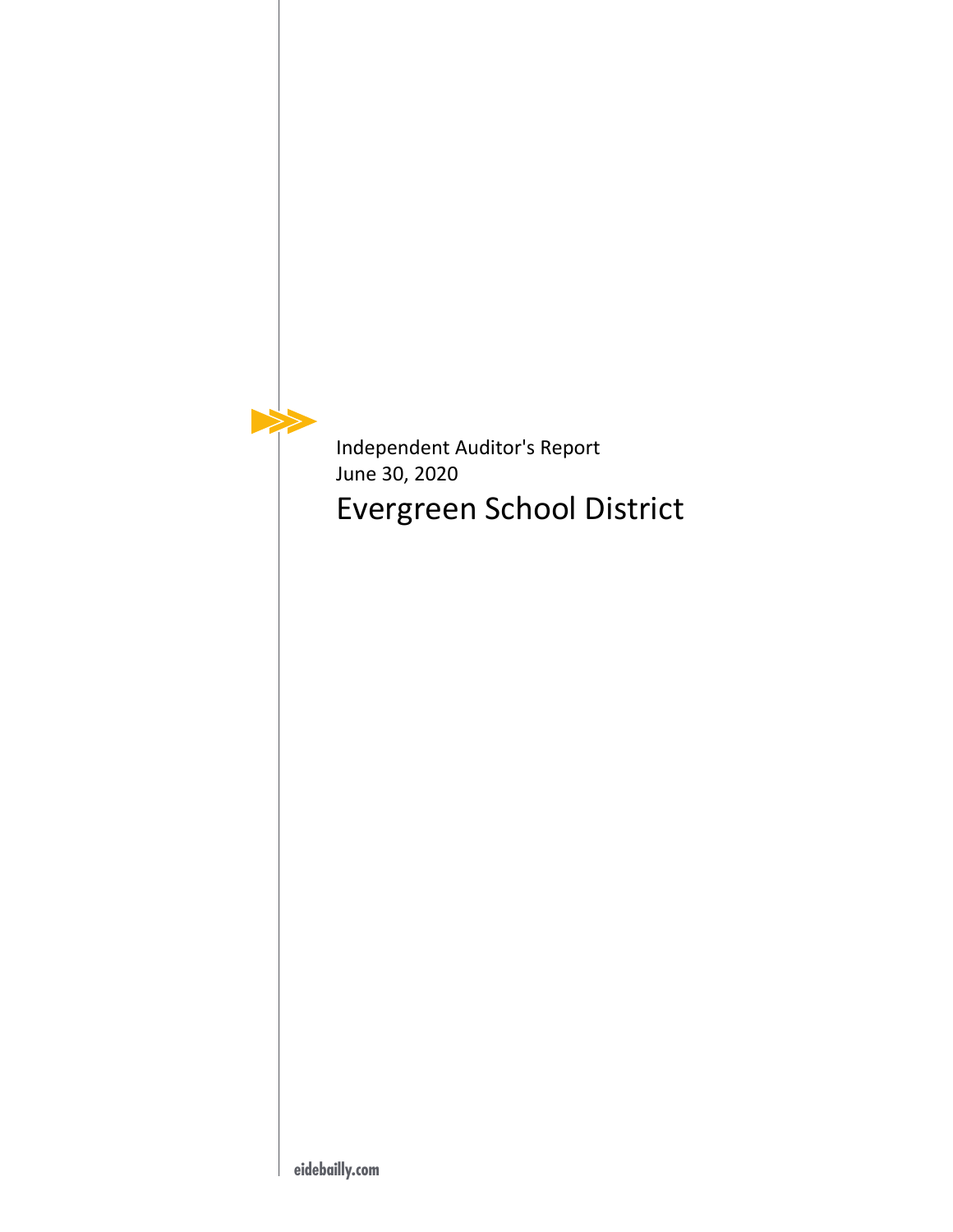

**CPAs & BUSINESS ADVISORS** 

# **Independent Auditor's Report on Internal Control over Financial Reporting and on Compliance and Other Matters Based on an Audit of Financial Statements Performed in Accordance with** *Government Auditing Standards*

Governing Board and Citizens' Oversight Committee Evergreen School District San Jose, California

We have audited, in accordance with the auditing standards generally accepted in the United States of America and the standards applicable to financial audits contained in *Government Auditing Standards*, issued by the Comptroller General of the United States, the accompanying financial statements of the Evergreen School District (the "District") 2014 Measure M Fund (the "Fund"), as of and for the year ended June 30, 2020, and the related notes of the financial statements, and have issued our report thereon dated February 5, 2021.

## *Emphasis of Matter*

As discussed in Note 1, the financial statements of the Fund specific to 2014 Measure M are intended to present the financial position and the changes in financial position attributable to the transactions of that Fund. They do not purport to, and do not, present fairly the financial position of the District as of June 30, 2020, and the changes in its financial position for the year then ended in accordance with accounting principles generally accepted in the United States of America. Our opinion is not modified with respect to this matter.

#### **Internal Control Over Financial Reporting**

In planning and performing our audit, we considered the Fund's internal control over financial reporting (internal control) as a basis for designing audit procedures that are appropriate in the circumstances for the purpose of expressing our opinions on the financial statements, but not for the purpose of expressing an opinion on the effectiveness of the Fund's internal control. Accordingly, we do not express an opinion on the effectiveness of the Fund's internal control.

A *deficiency in internal control* exists when the design or operation of a control does not allow management or employees, in the normal course of performing their assigned functions, to prevent or detect and correct misstatements on a timely basis. A *material weakness* is a deficiency, or combination of deficiencies, in internal control, such that there is a reasonable possibility that a material misstatement of the entity's financial statements will not be prevented, or detected and corrected on a timely basis. A *significant deficiency* is a deficiency, or a combination of deficiencies, in internal control that is less severe than a material weakness yet important enough to merit attention by those charged with governance.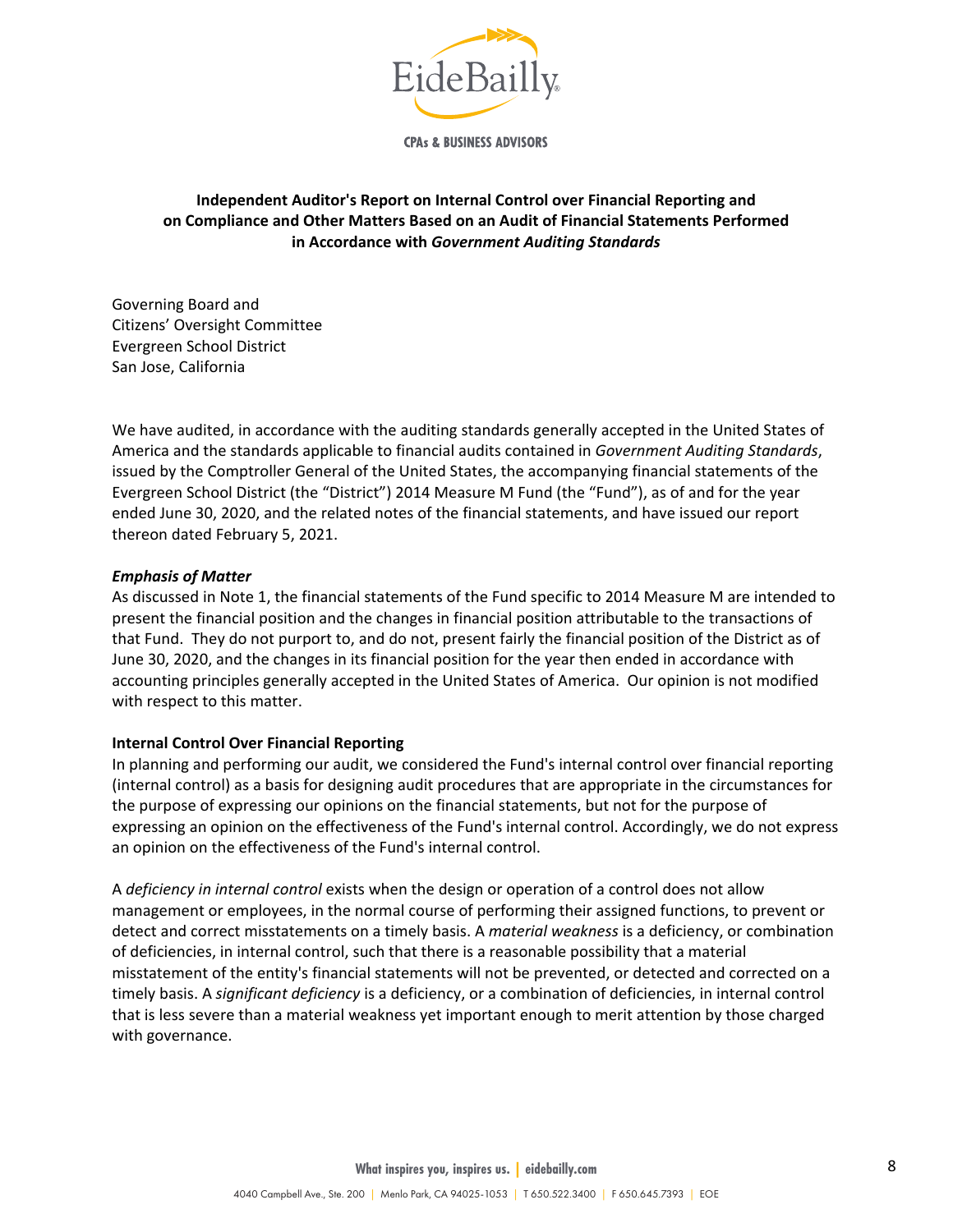Our consideration of internal control over financial reporting was for the limited purpose described in the first paragraph of this section and was not designed to identify all deficiencies in internal control over financial reporting that might be significant deficiencies or material weaknesses. Given these limitations, during our audit we did not identify any deficiencies in internal control over financial reporting that we consider to be material weaknesses. However, material weaknesses may exist that have not been identified.

# **Compliance and Other Matters**

As part of obtaining reasonable assurance about whether Evergreen School District's 2014 Measure M Fund's financial statements are free of material misstatement, we performed tests of its compliance with certain provisions of laws, regulations, contracts, and grant agreements, noncompliance with which could have a direct and material effect on the financial statement. However, providing an opinion on compliance with those provisions was not an objective of our audit, and accordingly, we do not express such an opinion. The results of our tests disclosed no instances of noncompliance or other matters that are required to be reported under *Government Auditing Standards*.

## **Purpose of this Report**

The purpose of this report is solely to describe the scope of our testing of internal control and compliance and the results of that testing, and not to provide an opinion on the effectiveness of the entity's internal control or on compliance. This report is an integral part of an audit performed in accordance with *Government Auditing Standards* in considering the entity's internal control and compliance. Accordingly, this communication is not suitable for any other purpose.

Gide Sailly LLP

Menlo Park, California February 5, 2021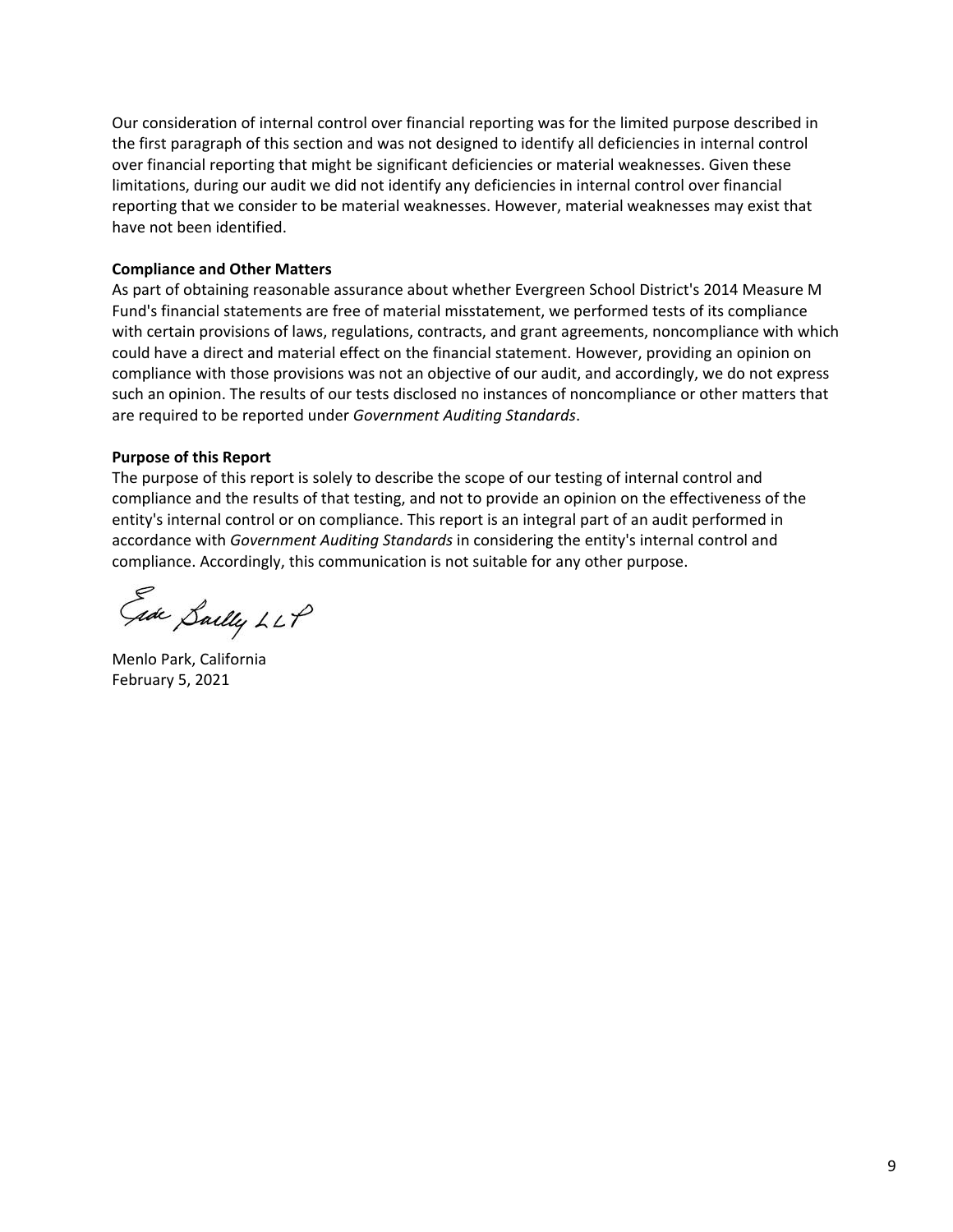None reported.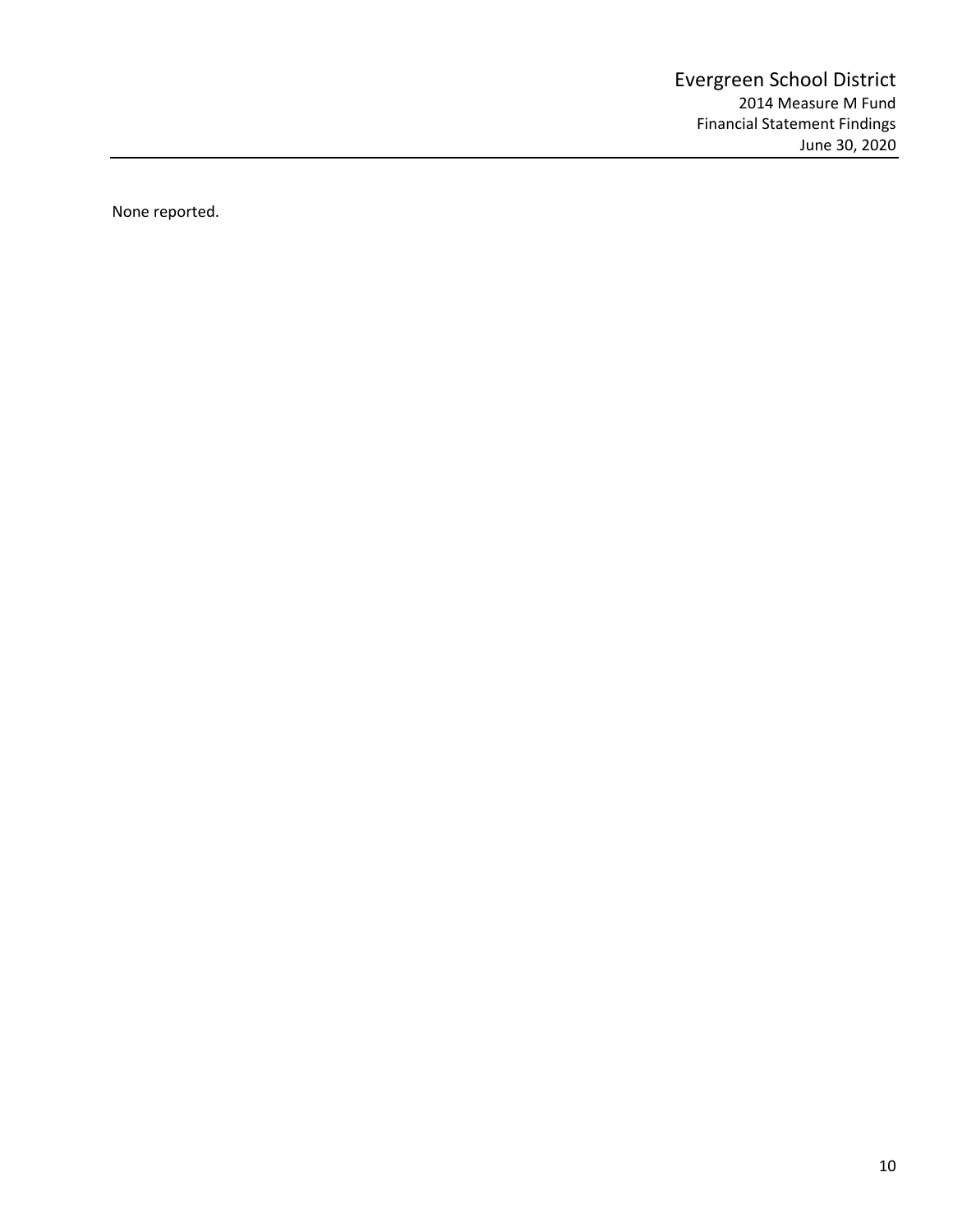Performance Audit 2014 Measure M Fund June 30, 2020

 $\blacktriangleright$ 

Evergreen School District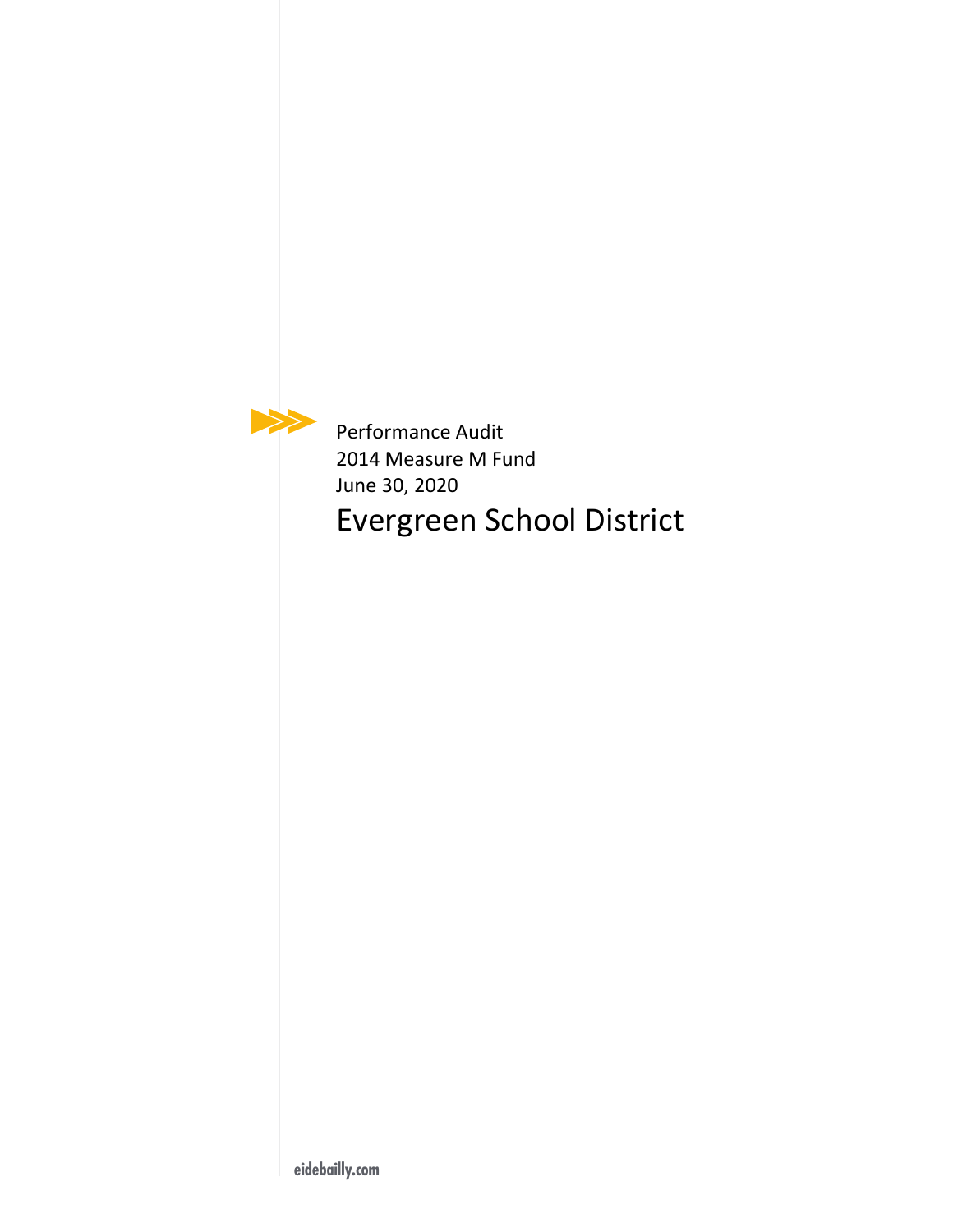

**CPAs & BUSINESS ADVISORS** 

#### **Independent Auditor's Report on Performance**

Governing Board and Citizens' Oversight Committee Evergreen School District San Jose, California

We were engaged to conduct a performance audit of the Evergreen School District (District), 2014 Measure M Fund (the "Fund") for the year ended June 30, 2020.

We conducted this performance audit in accordance with the standards applicable to performance audits contained in *Government Auditing Standards*, issued by the Comptroller General of the United States. Those standards require that we plan and perform the audit to obtain sufficient, appropriate evidence to provide a reasonable basis for our conclusion based on our audit objectives. We believe that the evidence obtained provides a reasonable basis for our conclusions based on our audit objectives.

Our audit was limited to the objectives listed within the report which includes determining the District's compliance with the performance requirements as referred to in Proposition 39 and outlined in Article XIIIA, Section 1(b)(3)(C) of the California Constitution. Management is responsible for the District's compliance with those requirements.

In planning and performing our performance audit, we obtained an understanding of the District's internal control in order to determine if the internal controls were adequate to help ensure the District's compliance with the requirements of Proposition 39 and outlined in Article XIIIA, Section 1(b)(3)(C) of the California Constitution, but not for the purpose of expressing an opinion of the effectiveness of the District's internal control. Accordingly, we do not express an opinion on the effectiveness of the District's internal control. Had we performed additional procedures, other matters might have come to our attention that would have been reported to you.

The results of our tests indicated that the District, in all significant respects, expended 2014 Measure M fund only for the specific projects approved by the voters, in accordance with Proposition 39 and outlined in Article XIIIA, Section 1(b)(3)(C) of the California Constitution.

This report is intended solely for the information and use of the District, and is not intended to be and should not be used by anyone other than this specified party.

Each Sailly LLP

Menlo Park, California February 5, 2021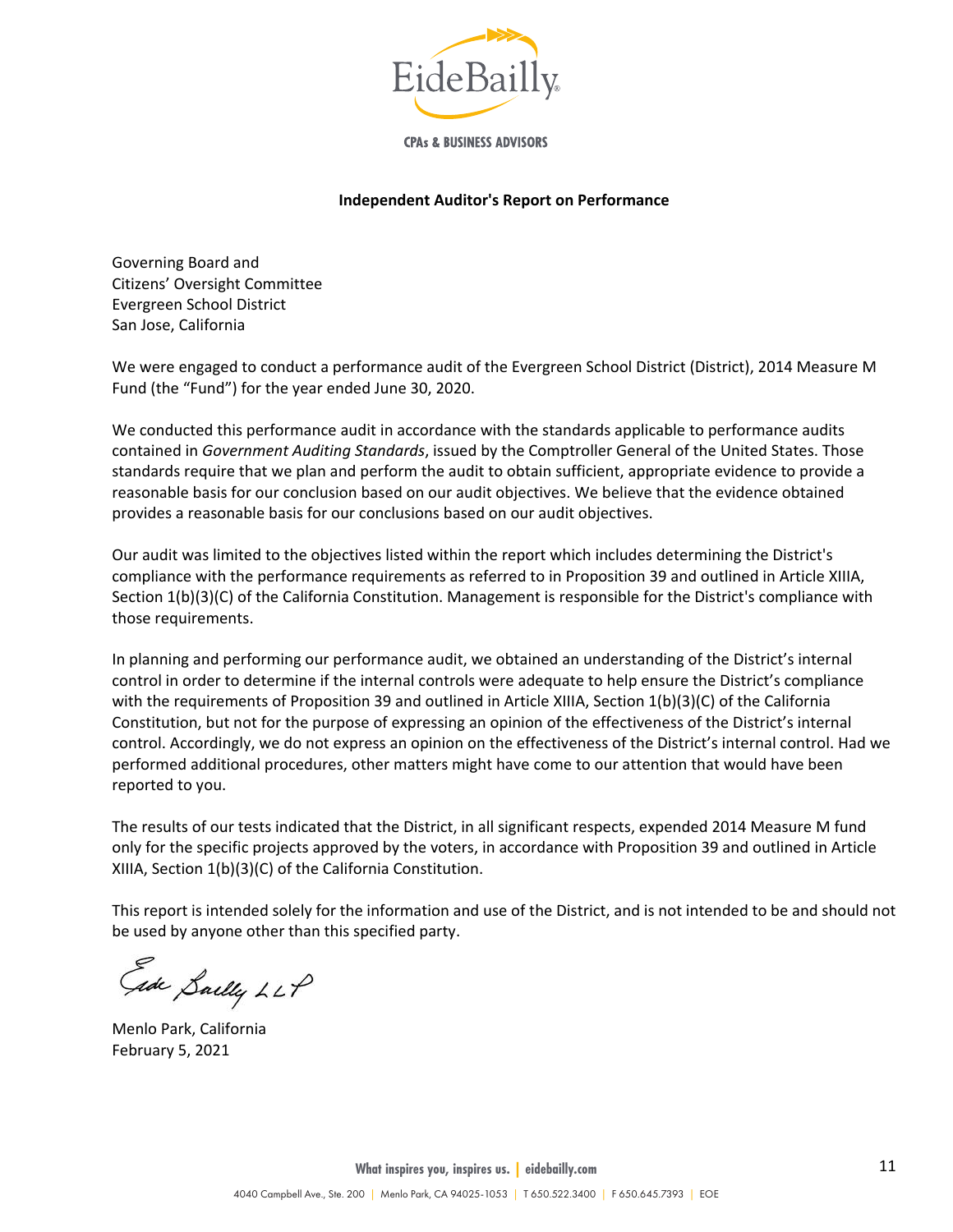## **Authority for Issuance**

The general obligation bonds associated with 2014 Measure M Fund were authorized pursuant to the Constitution and laws of the State of California (the State), including the provisions of Chapters 1 and 1.5 of Part 10 of the *California Education Code*, and other applicable provisions of law. The bonds are authorized to be issued by the Santa Clara County Board of Supervisors pursuant to a request of the District made by a resolution adopted by the Board of Education of the District on July 23, 2014.

The District received authorization from an election held on November 4, 2014, to issue bonds of the District in an aggregate principal amount not to exceed \$100 million to finance specific construction and renovation projects approved by eligible voters within the District. The proposition required approval by at least 55 percent of the votes cast by eligible voters within the District. The District issued new general obligation bonds dated February 16, 2016 in the amount of \$50 million and new general obligation bonds dated May 3, 2019 in the amount of \$35 million. The Bonds are being issued to finance specific construction and modernization projects approved by the voters of the District and to pay the costs of issuance of the Bonds

# **Purpose of Issuance**

The general obligation bond funds of the District would be used to finance a safe, modern learning environment that supports academic achievement by upgrading and constructing classrooms and hands‐on science and technology labs that meet modern academic and safety standards, repairing electrical systems, aging roofs, plumbing and restrooms, increasing campus security and improving overall energy efficiency.

# **Authority for The Audit**

On November 7, 2000, California voters approved Proposition 39, the Smaller Classes, Safer Schools and Financial Accountability Act. Proposition 39 amended portions of the California Constitution to provide for the issuance of general obligation bonds by school districts, community college districts, or county offices of education, "for the construction, reconstruction, rehabilitation, or replacement of school facilities, including the furnishing and equipping of school facilities, or the acquisition or lease of rental property for school facilities", upon approval by 55 percent of the electorate. In addition to reducing the approval threshold from two‐thirds to 55 percent, Proposition 39 and the enacting legislation (AB 1908 and AB 2659) requires the following accountability measures as codified in Education Code Sections 15278‐15282:

- 1. Requires that the proceeds from the sale of the bonds be used only for the purposes specified in Article XIIIA, Section 1(b)(3)(C) of the California Constitution, and not for any other purpose, including teacher and administrator salaries and other school operating expenses.
- 2. The school district must list the specific school facilities projects to be funded in the ballot measure, and must certify that the governing board has evaluated safety, class size reduction and information technology needs in developing the project list.
- 3. Requires the school district to appoint a citizen's oversight committee.
- 4. Requires the school district to conduct an annual independent financial audit and performance audit in accordance with the Government Auditing Standards issued by the Comptroller General of the United States of the bond proceeds until all of the proceeds have been expended.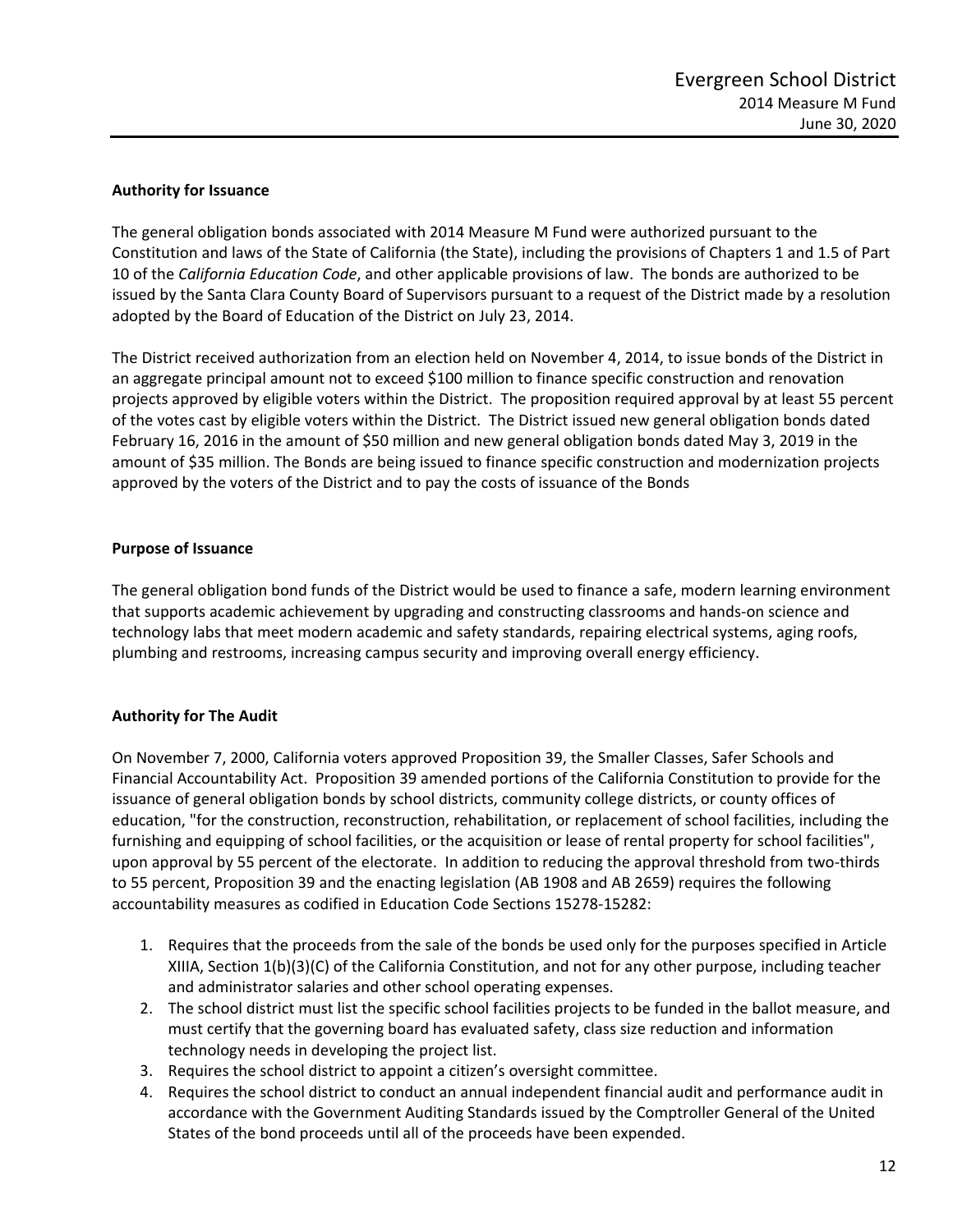5. Requires the school district to conduct an annual independent performance audit to ensure that the funds have been expended only on the specific projects listed.

# **Objectives of The Audit**

- 1. Determine whether expenditures charged to the Fund have been made in accordance with the bond project list approved by the voters through the approval of 2014 Measure M.
- 2. Determine whether salary transactions, charged to the Building Fund were in support of 2014 Measure M and not for District general administration or operations.

# **Scope of The Audit**

The scope of our performance audit covered the period of July 1, 2019 to June 30, 2020. The population of expenditures tested included all object and project codes associated with the Measure. The propriety of expenditures for capital projects and maintenance projects funded through other State or local funding sources, other than proceeds of the bonds, were not included within the scope of the audit. Expenditures incurred subsequent to June 30, 2020, were not reviewed or included within the scope of our audit or in this report.

# **Methodology**

We obtained the general ledger and the project expenditure reports prepared by the District for the fiscal year ended June 30,2020 for the Fund. Within the fiscal year audited, we obtained the actual invoices and other supporting documentation for a sample of expenditures to ensure compliance with the requirements of Article XIIIA, Section 1(b)(3)(C) of the California Constitution and the Measure as to the approved bond projects list. We performed the following procedures:

- 1. We identified expenditures and projects charge to the general obligation bond proceeds by obtaining the general ledger and project listing.
- 2. We selected a sample of expenditures using the following criteria:
	- a. We considered all expenditures recorded in all object codes, including transfers out.
	- b. We considered all expenditures recorded in all projects that were funded from July 1, 2019 through June 30, 2020 from 2014 Measure M bond proceeds.
	- c. We selected all expenditures that were individually significant expenditures. Individually significant expenditures were identified as individual transactions (expenditures) that exceeded approximately 1.27% of the total expenditures incurred.
	- d. For all items below the individually significant threshold identified in item 2c, judgmentally selected expenditures based on risk assessment and consideration of coverage of all object codes, including transfers out, and projects for period starting July 1, 2019 and ending June 30, 2020.
- 3. Our sample included payroll and benefit transactions totaling \$372,109 and non‐payroll transactions aggregating \$5,514,100. This represents 70% percent of the total expenditures of \$8,450,799.